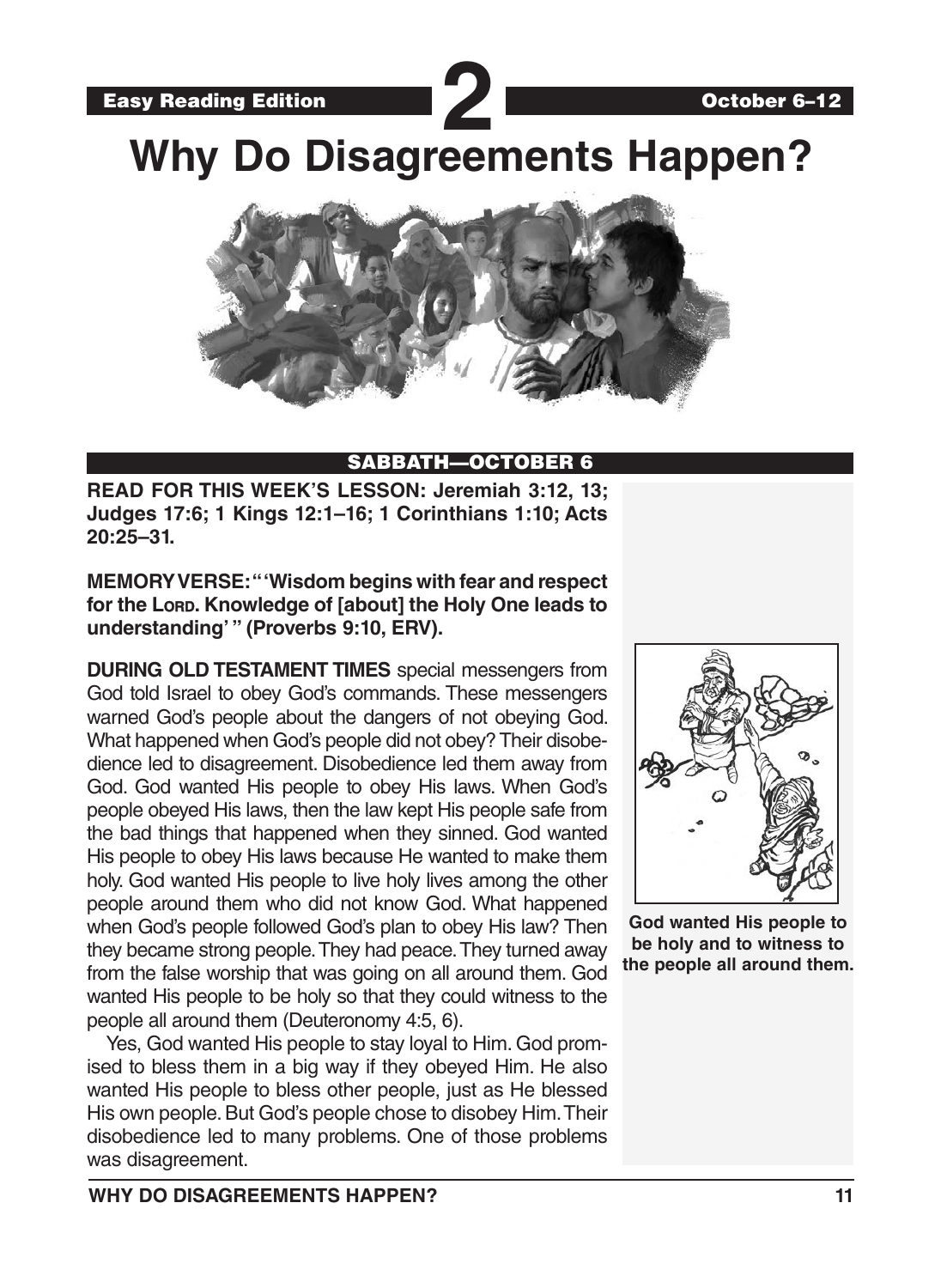## Lesson 2 SUNDAY—OCTOBER 7

#### **COME BACK TO GOD! (Jeremiah 3:12, 13)**

The history of God's people, Israel, is filled with stories about how they do not obey God. There also are many stories in the Bible about how Israel turns back to God, only to turn away from Him again. Israel does this same thing again and again. When God's people obey God's plan, they enjoy peace and life. But when God's people disobey God and do what they want, then wars and disagreements fill their lives. God knows Israel will not obey Him. So, He gives His people a special plan to help them avoid doing evil and the bad things that happen when they sin.

#### **Read Deuteronomy 28:1–14. What good things does God promise to give His people if they obey Him?**

#### **In Jeremiah 3:14–18, God asks Israel to turn away from sin and come back to Him. What do these verses tell us about God's love? How patient is God with His people?**

The book of Jeremiah shows us something very wonderful about God. It shows us how much love, forgiveness, and mercy God has in His heart for His people. God's people break His law. They fight each other. They worship false gods. But God never stops inviting His people to turn away from their sins and come back to Him. God promises to give His people new lives. He continues to promise them a better future if they will come back to Him (Jeremiah 3:12, 13).

Jeremiah 3:12, 13 is God's special message to His people. God gave it to Jeremiah to give to Israel. Jeremiah gave this message to God's people at a time when they did not obey God's law. It is true that King Josiah started making changes for the better when he ruled. But after that time, most people did not stay loyal to God or obey His laws. Sin, selfish hearts, and idol worship destroyed the lives of God's people. The more the people disobeyed God, the more they suffered. God sent Jeremiah to beg His people to turn back to Him. God had a better future planned for His people. He wanted to bless His people with peace, good health, and long life. God wanted so much to give these gifts to His people. But first, His people needed to promise to live by faith and obey Him.

**How has your own experience taught you that it is better to obey God than to disobey Him?**



**The book of Jeremiah shows us how much love, forgiveness, and mercy God has in His heart for His people.**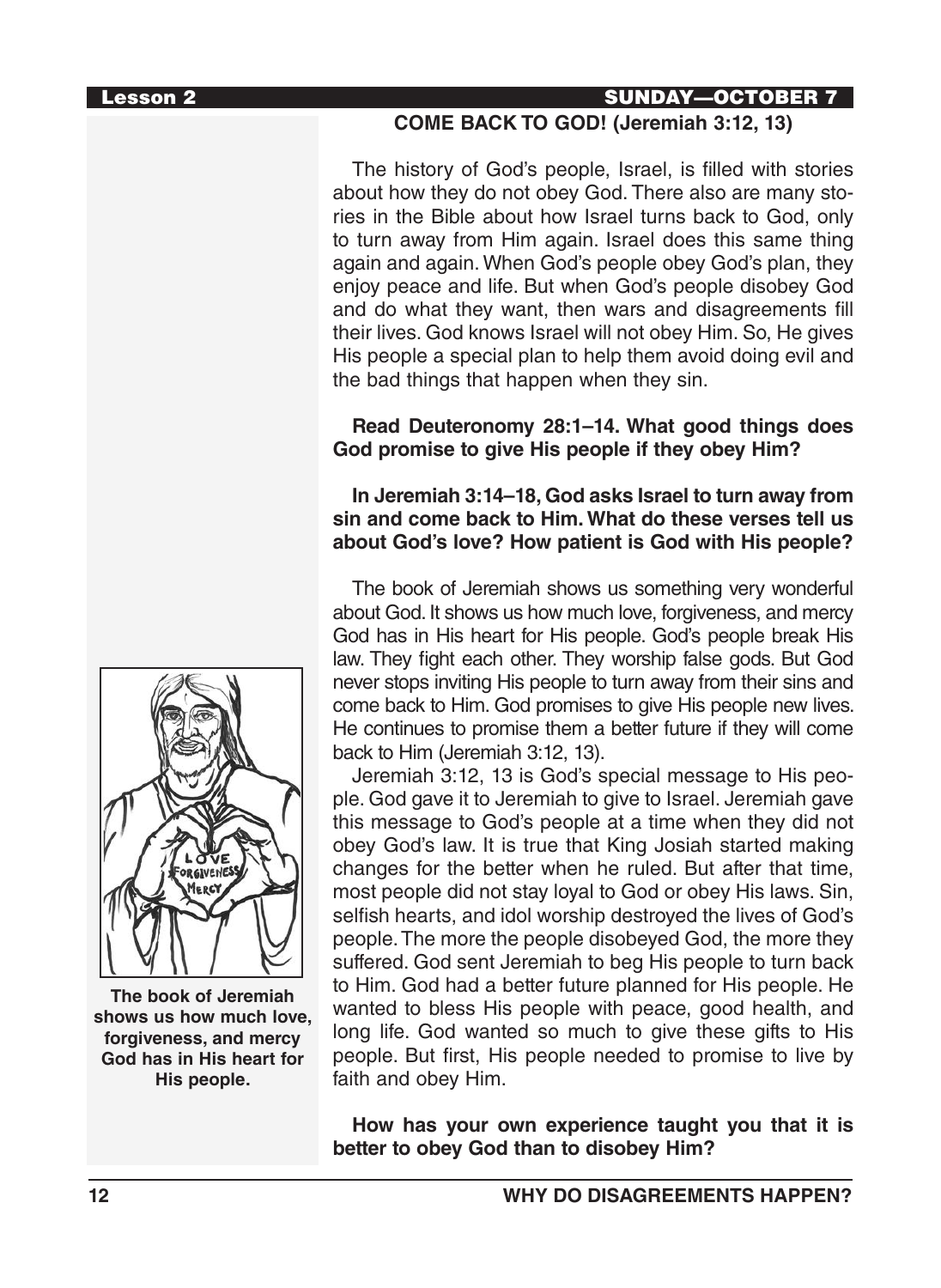### MONDAY—OCTOBER 8 Lesson 2

#### **"THE PEOPLE DID ANYTHING THEY THOUGHT WAS RIGHT" (Judges 17:6, NIrV)**

The book of Judges tells us about the bad things that happened when Israel did not obey God. Soon after Israel started living in Canaan, they began to worship idols and to follow the false religions of the people around them. God warned Israel not to do these things. But as we shall see, these problems were not Israel's only troubles.

#### **Read in Judges 17:6 and Judges 21:25 about the other problems that Israel had. What were these new problems? How did these new problems start? What do they teach us about how problems can start among God's people?**

These verses teach us what happens when everyone does whatever they want. There will be separation and disagreement among God's people. His people will enjoy peace and agreement when they are loyal to God and obey Him and His Special Agreement. Another name for God's Special Agreement with His people is His Covenant. God's people agreed to the Covenant with God. But then God's people started doing what they thought was right instead of what God said was right. That led them down the wrong road. We are all sinners. But God does not turn away from us or leave us to decide what is best or right on our own. He shows us the right road to walk on. We cannot find this road without God's help. As sinners, we will wander away from the right road and go in the wrong direction.

**Judges 2:11–13 and Judges 3:5–7 tell us about the spiritual health of Israel and show us how people behaved in the time of the judges. What do these verses teach us about those times? How spiritual were the people back then?**

"God's people decided to use God's gifts for themselves. They did not use them to help other people. They grew greedy and selfish. Then the idol worshipers who lived around them lost all respect for God's people. God's own people gave non-Jews a reason to misunderstand God's love and the laws of His kingdom."—Ellen G. White, *Prophets [special messengers] and Kings*, pages 20, 21, adapted.

**What "picture" of God do your actions and words show to the people around you?**



**God does not turn away from us or leave us to decide what is best or right on our own. He shows us the right road to walk on.**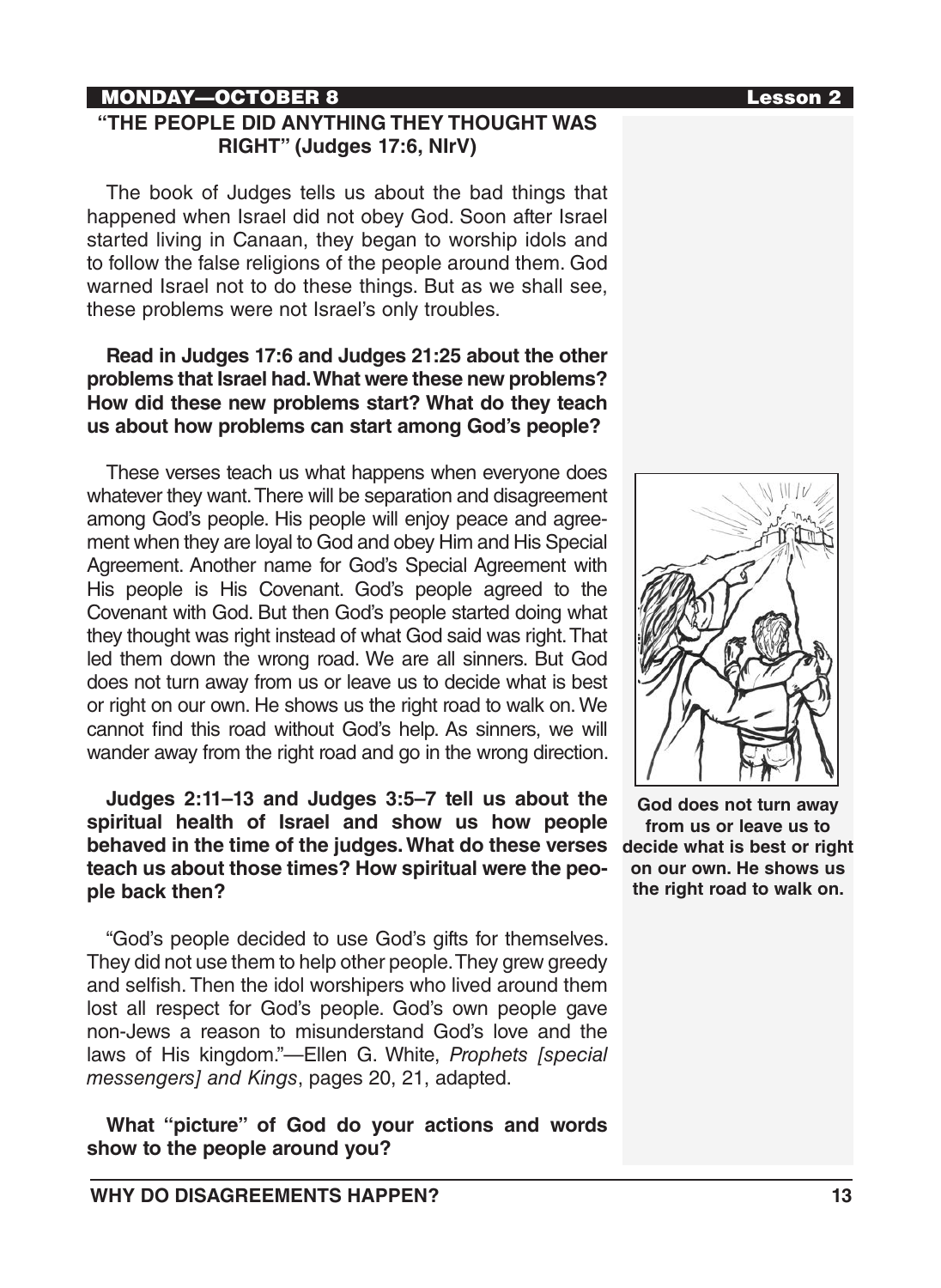# Lesson 2 TUESDAY—OCTOBER 9

# **THE TIME WHEN THE HEBREW PEOPLE SPLIT APART (1 Kings 12:1–16)**

God's people did not fall off the road to Truth in one night. The bad things that happened to them did not happen quickly either. But God's people made many wrong choices. Over time, these bad choices led to some awful problems for God's people.

#### **Read the story of King Rehoboam in 1 Kings 12:1–16. What caused the awful separation between God's people?**

"King Rehoboam and his government did not understand God's plan for Israel. The king's team of leaders did not have much experience at all. The king's leaders did not listen to the people. The people met with the leaders at Shechem. The people asked the leaders to make changes to help the people. The leaders had the chance to improve the country. But they failed to understand the real cause for evil or good. Because of that, the leaders grew weak in power. They lost the chance to make the lives of many people better. The leaders did not want to remove the heavy workload off the people that King Solomon put on them. The leaders wanted the people to work even harder. The leaders' plans went fully against God's plan. The leaders' decisions made the people think that the leaders did not care about them at all. The leaders showed that they were not wise. Their behavior showed no love. In this way, the king and his leaders showed that they were proud."—Ellen G. White, *Prophets [special messengers] and Kings*, page 90, adapted.

### **Proverbs 4:1–9; Proverbs 9:10; and James 1:5 talk about why we need wisdom to make the right decisions. Where does all true wisdom start?**

King Rehoboam made a very bad decision. He chose to force more work on God's people. The king asked for advice from two groups of leaders. Then he chose to listen to the advice of the young leaders who were his own age. They had no real experience as leaders. These young leaders told Rehoboam to be tough on the people. In the end, Rehoboam showed that he was a bully and did not know how to lead. His decision separated God's people into two countries. This separation was never God's plan for Israel. What is worse, it really did not need to happen.



**"The leaders did not want to remove the heavy workload off the people that King Solomon put on them." —Ellen G. White,** *Prophets [special messengers] and Kings***, page 90, adapted.**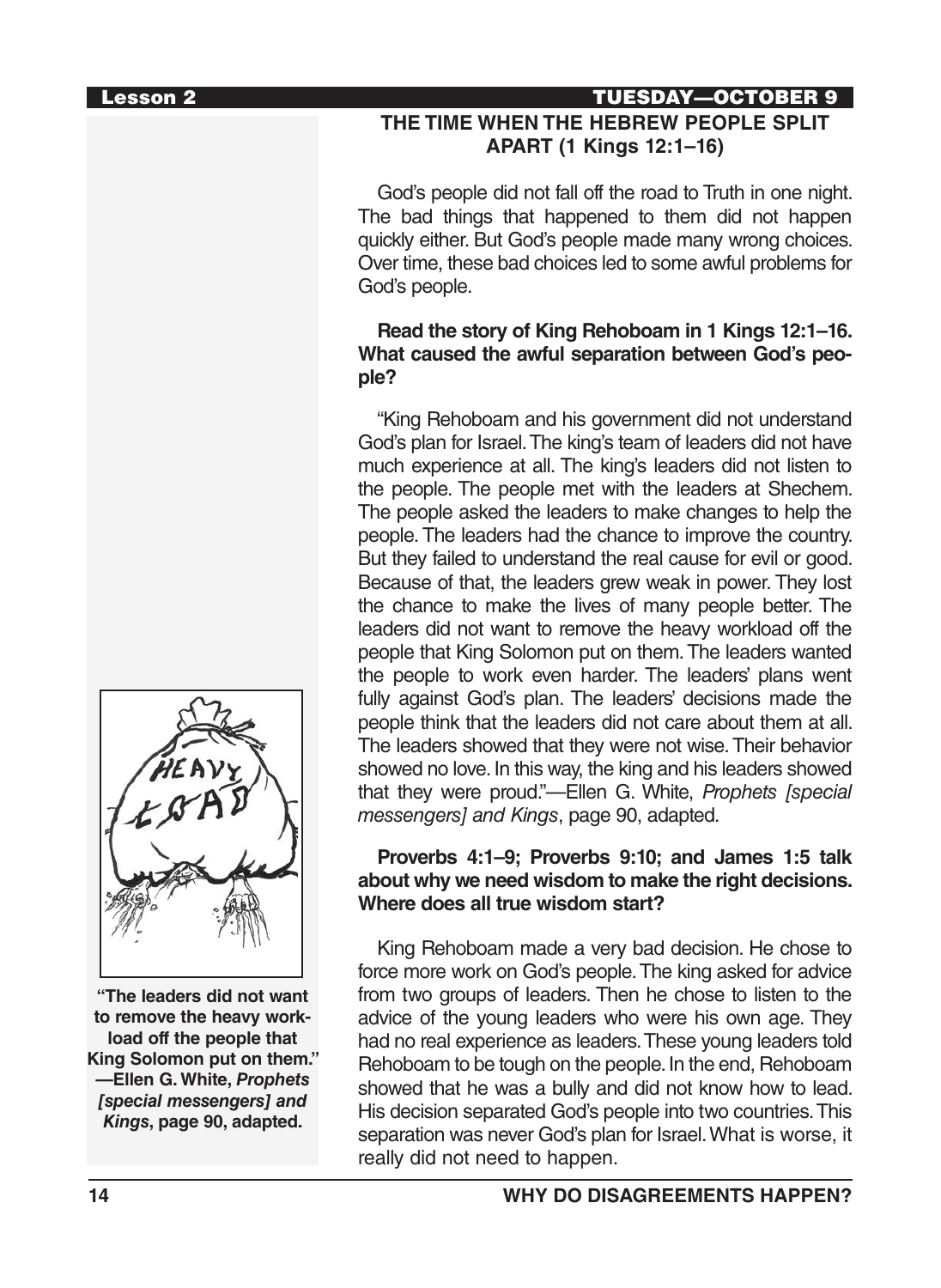### WEDNESDAY—OCTOBER 10 Lesson 2 **SEPARATION IN THE CHURCH AT CORINTH (1 Corinthians 1:10)**

As we saw yesterday, disagreement and separation were problems among God's people during Old Testament times. But these problems happened in New Testament times too.

Here is one example of separation that Paul writes about. In his First Letter to the Corinthians, Paul begs God's people to get along and to agree with each other about Bible truth. When Paul was in Ephesus, he heard that the church at Corinth broke up into different groups. So, in his letter, Paul starts by talking about the need for getting along and for agreement. He says it is important to stop separation and fights. Paul worries deeply about the division in the church at Corinth. He wants to give the church wise advice to help it solve this awful problem.

#### **In 1 Corinthians 1:10 we read about the separation in the church at Corinth. What seems to be the reason for the separation and disagreements among church members?**

Someone from Chloe's group told Paul about the problems in the church at Corinth. Paul grew worried about his Christian brothers and sisters there. The first words in Paul's letter show that his interest in the Corinthian believers is deep and real. Paul's answer to the problem is to remind the believers that they are to be fully joined together as one group and to be "in complete agreement in all that you think" (1 Corinthians 1:10, NIrV). Paul wanted the reasons for the disagreement and separation to stop.

Paul tells the Corinthian believers to remember that Jesus asked them to follow Him. They must not follow any human person, not even a person with many talents or special skills. Paul tells them that separating themselves into little groups when they disagree with each other is not God's plan. Paul tells the Corinthians that real Christian agreement starts with their knowing Jesus and accepting His death for their sins on the cross (1 Corinthians 1:13).

What does this truth say to us as Seventh-day Adventists? It tells us that we must treasure our peace and agreement as precious gifts from God. Separation and disagreement can destroy our peace today. So, we must let God's love always control our hearts.

**How can we avoid the dangers that Paul talks about?**



**As Seventh-day Adventists, we must treasure our peace and agreement as precious gifts from God.**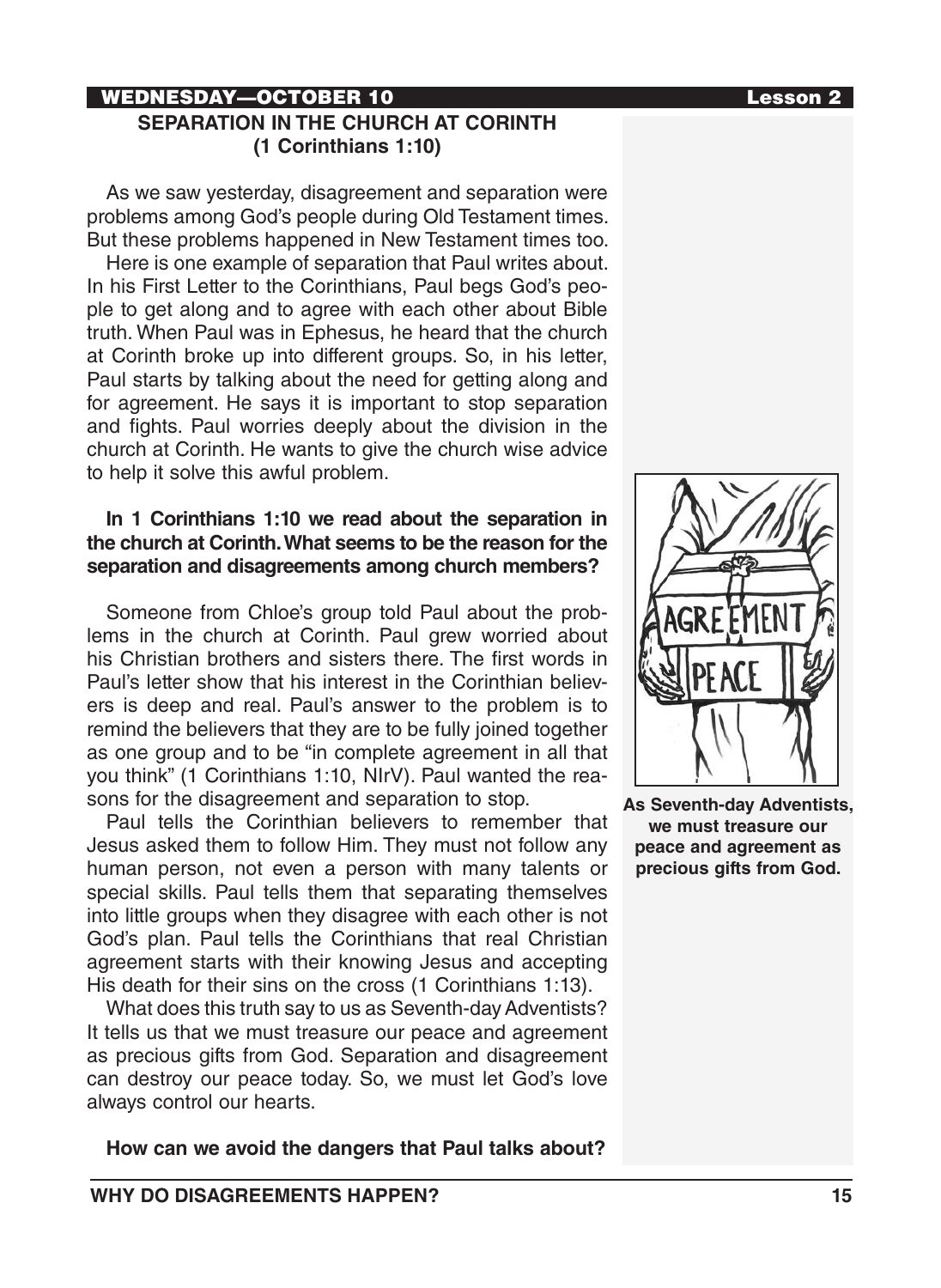### **" 'HUNGRY WOLVES WILL COME' " (Acts 20:29, NLV)**

**In Acts 20:25–31, Paul warns the Ephesian church leaders about the danger that will come in the future. What danger does Paul warn them about? What does Paul say the leaders must do to stop the problem from happening?**

In his work for God, Paul often meets people who work against him. So, Paul knows how important it is to protect the truths about Jesus' Good News. When Paul preaches his goodbye sermon to the Ephesian leaders, Paul uses the picture story about the watchman in Ezekiel 33:1–6. This story clearly shows the Ephesian leaders that they were responsible for protecting the Good News. The leaders must be loyal "shepherds" who watch over their "flocks."

Paul uses the words " 'hungry wolves' " (Acts 20:29, NLV) or "wild wolves" (NIrV) to describe false teachers. Paul's words remind us of Jesus' warning about false teachers. Jesus warns that false teachers will come " 'pretending to be sheep' " (Matthew 7:15, NIrV). They will " 'look gentle like [the same as] sheep' " (ERV). " 'But on the inside they are hungry wolves' " (NIrV). Sure enough, these false teachers came into the church soon after Paul warned the Ephesian leaders about them. The false teachers hurt the minds and hearts of believers in the Asian churches that Paul started. In Ephesians 5:6–14 and Colossians 2:8, we find Paul's warnings to the churches in Asia Minor. Asia Minor is part of modern Turkey today.

#### **In 2 Timothy 2:14–19 and 2 Timothy 3:12–17, Paul tells Timothy what to do about false teachers. What advice does Paul give Timothy about how to protect the church?**

First, Paul says it is important to know Bible truth (2 Timothy 2:15). The truth will stop foolish disagreements and false ideas. So, believers must understand Bible truth and teach it to other people. Problems and ideas that do not matter must not be made more important than Bible truth. Only Bible truth will help believers win the fight against sin. Second, Paul tells Timothy to "stay away from people who talk about useless things that are not from God" (2 Timothy 2:16, ERV). Truth alone leads to peace and makes us holy.

**How can we protect our church against false teachings?** 



**Jesus warns that false teachers will come " 'pretending to be sheep' " (Matthew 7:15, NIrV). They will " 'look gentle like [the same as] sheep' " (ERV). " 'But on the inside they are hungry wolves' " (NIrV).**